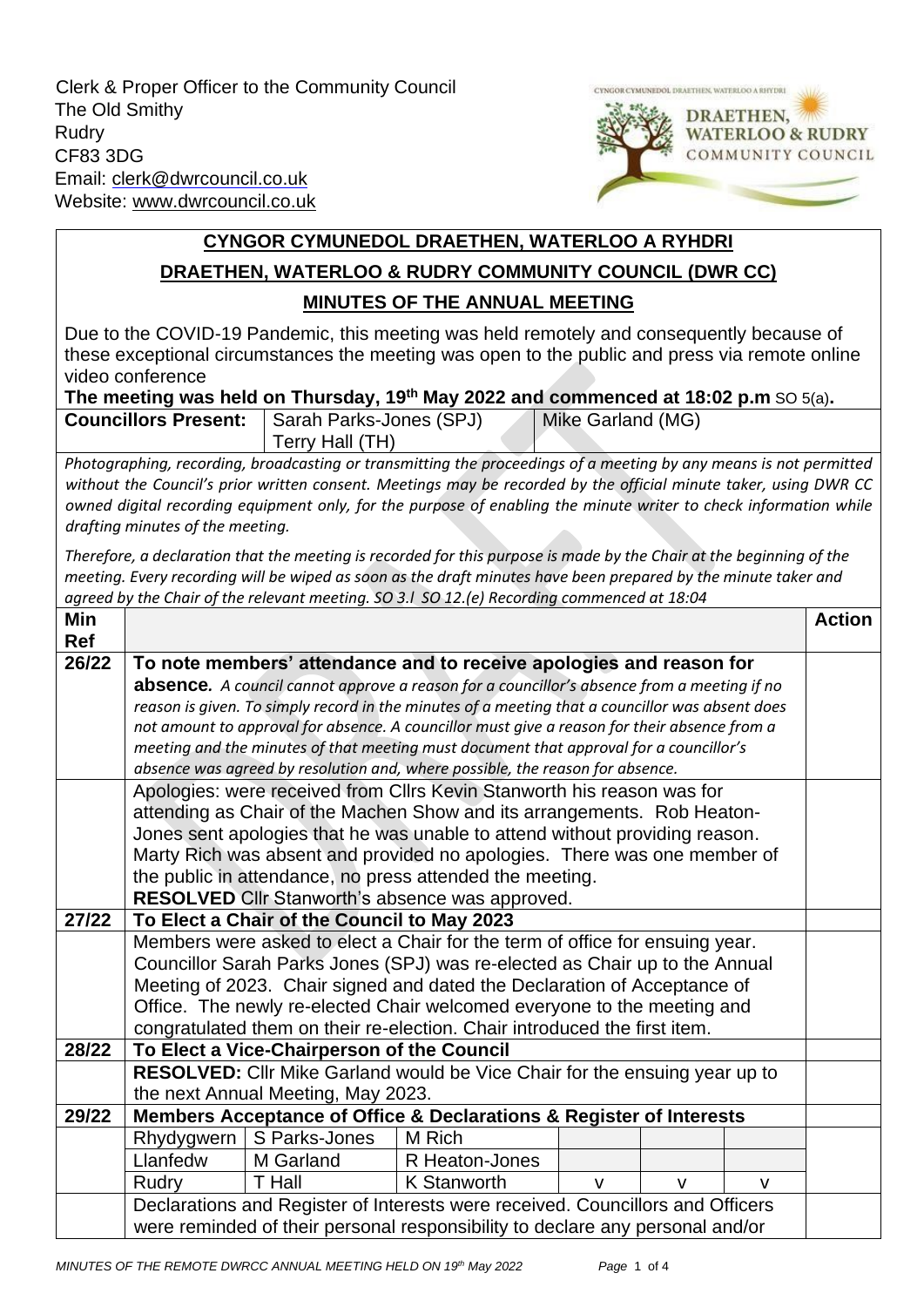|       | prejudicial interest(s) in respect of any item of business on this agenda in                                                             |  |
|-------|------------------------------------------------------------------------------------------------------------------------------------------|--|
|       | accordance with the Local Government Act 2000, the Council's Constitution and                                                            |  |
|       | the Code of Conduct for Councillors and Clerk.                                                                                           |  |
|       |                                                                                                                                          |  |
|       | In order to act and carry out duties as a member of a community or town council                                                          |  |
|       | all persons are required to make a formal declaration of acceptance of office.                                                           |  |
|       | Following this declaration members of community or town councils are then                                                                |  |
|       | holders of elected office and occupy a role that is part of the Welsh local                                                              |  |
|       | government structure. Community and town councils are relevant authorities for                                                           |  |
|       |                                                                                                                                          |  |
|       | the purpose of remuneration.                                                                                                             |  |
| 30/22 | Co-option of vacant position(s)                                                                                                          |  |
|       | There were three vacancies after the election where positions were not filled.                                                           |  |
|       | Written expressions of interest for those vacancies were received from Neil                                                              |  |
|       | Patrick (NP) and Marc Hubbard (MH). It was RESOLVED to Co-opt Neil                                                                       |  |
|       | Patrick & Marc Hubbard to the Council. TH abstained. NP had received the                                                                 |  |
|       | forms in anticipation of a successful outcome and confirmed his declaration                                                              |  |
|       | acceptance of office (forms held by Clerk). Chair welcomed NP to the Council.                                                            |  |
|       | Clerk will arrange signing of declaration of acceptance from Marc Hubbard and                                                            |  |
|       | provide Code of Conduct and training dates to the newly elected Members.                                                                 |  |
| 31/22 | <b>Retiring Chairpersons Comments</b>                                                                                                    |  |
|       | The Chair thanked Members for their support in her first year of office as Chair.                                                        |  |
|       | Although originally daunted by the task ahead she admitted that she really                                                               |  |
|       | enjoyed it. The Chair thanked Cllrs MG and NP for their tremendous work on                                                               |  |
|       | the Publishing of the Local WWI & WWII History project of the area. It was very                                                          |  |
|       | favourably received particularly by residents and some further afield whose                                                              |  |
|       | relatives were mentioned in the piece. The Chair also thanked Clerk, Jayne                                                               |  |
|       | Garland for her contribution as a Cllr and Former Chair over these past years                                                            |  |
|       | and although saddened when she stepped down so relieved when she agreed                                                                  |  |
|       | to take on the role of Clerk due to her wealth of knowledge in local government.                                                         |  |
|       | The Chair went through the projects that came to fruition during the past year                                                           |  |
|       |                                                                                                                                          |  |
|       | and was delighted that such a small council could make such a positive impact                                                            |  |
|       | in the area. Some of those projects listed below.                                                                                        |  |
|       | The drystone wall cleared by Members and volunteers and rebuild in Rudry                                                                 |  |
|       |                                                                                                                                          |  |
|       | Common Car Park. New signs have been arranged but yet to be installed.                                                                   |  |
|       | The long awaited Multi Play Slide has at last been procured for Draethen Park<br>Phone box installation of the defibrillator in Waterloo |  |
|       | Bench on Rudry Common                                                                                                                    |  |
|       | <b>Christmas Wreath Competition</b>                                                                                                      |  |
|       |                                                                                                                                          |  |
|       | Defib in Rudry Primary School                                                                                                            |  |
|       | Step over Rudry Common to inhibit the antisocial behaviour of off-road bikes                                                             |  |
|       | and to protect lawful users.                                                                                                             |  |
|       | Commemorative Mugs marking the Queens Platinum Jubilee for children                                                                      |  |
|       | within the community                                                                                                                     |  |
|       |                                                                                                                                          |  |
|       | Everyone congratulated SPJ for her sterling work in difficult times. NP as former                                                        |  |
|       | Chair of the Draethen Community Group wished also to add that DWR                                                                        |  |
|       | Community Council has been a valuable and successful friend to the                                                                       |  |
|       | Community Group contributing to some great successes over these past few                                                                 |  |
|       | years and thanked both Sarah and Jayne for their leadership.                                                                             |  |
| 32/22 | TO RESOLVE Minutes of the Annual Meeting held on 27th May 2021 as an                                                                     |  |
|       | accurate record at the Meeting Minute Ref: 91/21                                                                                         |  |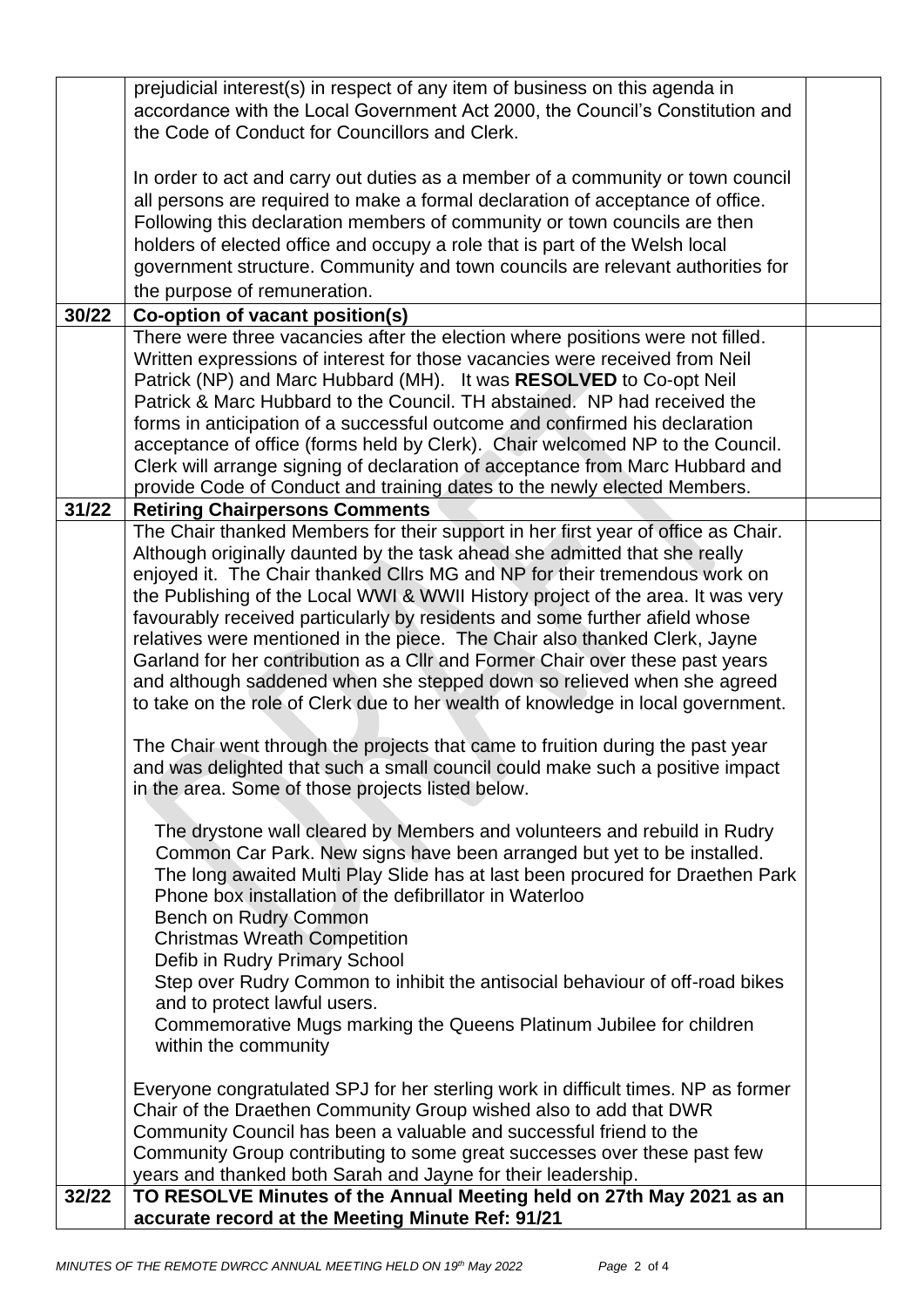|              | RESOLVED: Minutes of the Annual Meeting of the 27 <sup>th</sup> May 2021 by remote                                      |                                           |            |  |  |
|--------------|-------------------------------------------------------------------------------------------------------------------------|-------------------------------------------|------------|--|--|
|              | access were received and approved as an accurate record of the meeting and                                              |                                           |            |  |  |
|              | signed by the Chair. There were no matters arising.                                                                     |                                           |            |  |  |
| 33/22        | It was RESOLVED to adopt the following policies and documents for                                                       |                                           |            |  |  |
|              | 2022/23. All policies and documents have been reviewed during 2020/21 and                                               |                                           |            |  |  |
|              | have been adopted or remain unchanged. Next revision date 2023/24                                                       |                                           |            |  |  |
| j.           | <b>Insurance Cover</b>                                                                                                  | <b>ICO Certificate</b>                    |            |  |  |
| ii.          | <b>Documents</b>                                                                                                        |                                           |            |  |  |
|              | <b>Standing Orders</b>                                                                                                  | Data Back-up Advice Note                  |            |  |  |
|              | <b>Financial Regulations</b>                                                                                            | Retention & Disposal of Documents         |            |  |  |
|              | Grants                                                                                                                  | <b>Standard Wording on Emails</b>         |            |  |  |
|              | Code of Conduct                                                                                                         | <b>Information Data Protection</b>        |            |  |  |
|              | <b>Consent Form</b><br><b>Website Privacy</b>                                                                           |                                           |            |  |  |
|              | <b>Asset Register</b>                                                                                                   | <b>Risk Management</b>                    |            |  |  |
|              | Complaints procedure                                                                                                    | Review Expenditure under s.137 L Gov Act* |            |  |  |
| iii          | <b>Policies</b>                                                                                                         |                                           |            |  |  |
|              | <b>Annual Leave Policy</b>                                                                                              | Social Media                              |            |  |  |
|              | Anti-harassment & Bullying Policy                                                                                       | <b>Stress Management</b>                  |            |  |  |
|              | <b>Disciplinary Procedure</b>                                                                                           | <b>Whistleblowing Policy</b>              |            |  |  |
|              | <b>General Privacy Policy</b>                                                                                           | Welsh Language Scheme                     |            |  |  |
|              | Health & Safety                                                                                                         | Protocol Between Members &                |            |  |  |
|              | Lone Working Policy                                                                                                     | Officers                                  |            |  |  |
|              | Privacy Notice for Councillors & Staff                                                                                  | Dealing with Unacceptable Actions         |            |  |  |
|              | <b>Capability Policy</b>                                                                                                | Policy (adopted 2021/22 min ref 122/21)   |            |  |  |
| iv           | *The Clerk, Jayne Garland was confirmed as the Community Council's                                                      |                                           |            |  |  |
|              | Responsible Financial Officer (RFO) under Section 151 of the Local                                                      |                                           |            |  |  |
|              | Government Act 1972 and was authorised to give instructions, request                                                    |                                           |            |  |  |
|              | information, and obtain answers to queries on the bank account on behalf of the                                         |                                           |            |  |  |
|              | Council.                                                                                                                |                                           |            |  |  |
|              |                                                                                                                         |                                           |            |  |  |
| $\mathsf{V}$ | The Clerk was confirmed as the authorised officer for internet banking and debit                                        |                                           |            |  |  |
|              | card payments.                                                                                                          |                                           |            |  |  |
|              |                                                                                                                         |                                           |            |  |  |
| vi           | Current Bankers: Barclays Bank Caerphilly, Current Signatories: Clerk, Jayne                                            |                                           |            |  |  |
|              | Garland & Kevin Stanworth with any two of three to sign. RESOLVED SPJ be                                                |                                           | JG         |  |  |
|              | added to the authorised signatories. Bank Mandate form to be completed                                                  |                                           | <b>SJP</b> |  |  |
|              | Appointment of Members to serve as DWRCC representatives on the                                                         |                                           |            |  |  |
| 34/22        | following outside bodies:-                                                                                              |                                           |            |  |  |
|              | It was agreed to defer this item to the next meeting when more members could                                            |                                           |            |  |  |
|              | attend to discuss and agree to appoint responsibility.                                                                  |                                           |            |  |  |
| 35/22        |                                                                                                                         |                                           |            |  |  |
|              | To RESOLVE Chair & Members Allowance 2022/23                                                                            |                                           |            |  |  |
|              | Individuals who have accepted office as a member of a community or town                                                 |                                           |            |  |  |
|              | council are entitled to receive payments as determined by the Independent                                               |                                           |            |  |  |
|              | Remuneration Panel for Wales (IRPW). It is the duty of the proper officer (Clerk)                                       |                                           |            |  |  |
|              | to arrange for correct payments to be made to all individuals entitled to receive                                       |                                           |            |  |  |
|              |                                                                                                                         |                                           |            |  |  |
|              | them. All payments made to individual members are published on the DWRCC<br>website in an annual Statement of Payments. |                                           |            |  |  |
|              |                                                                                                                         |                                           |            |  |  |
|              |                                                                                                                         |                                           |            |  |  |
|              | Any individual may decline to receive part or all of the payments if they so wish.                                      |                                           |            |  |  |
|              | This must be done in writing and is an individual matter. A community or town                                           |                                           |            |  |  |
|              | council member wishing to decline payments must write to the Clerk to confirm<br>their wishes.                          |                                           |            |  |  |